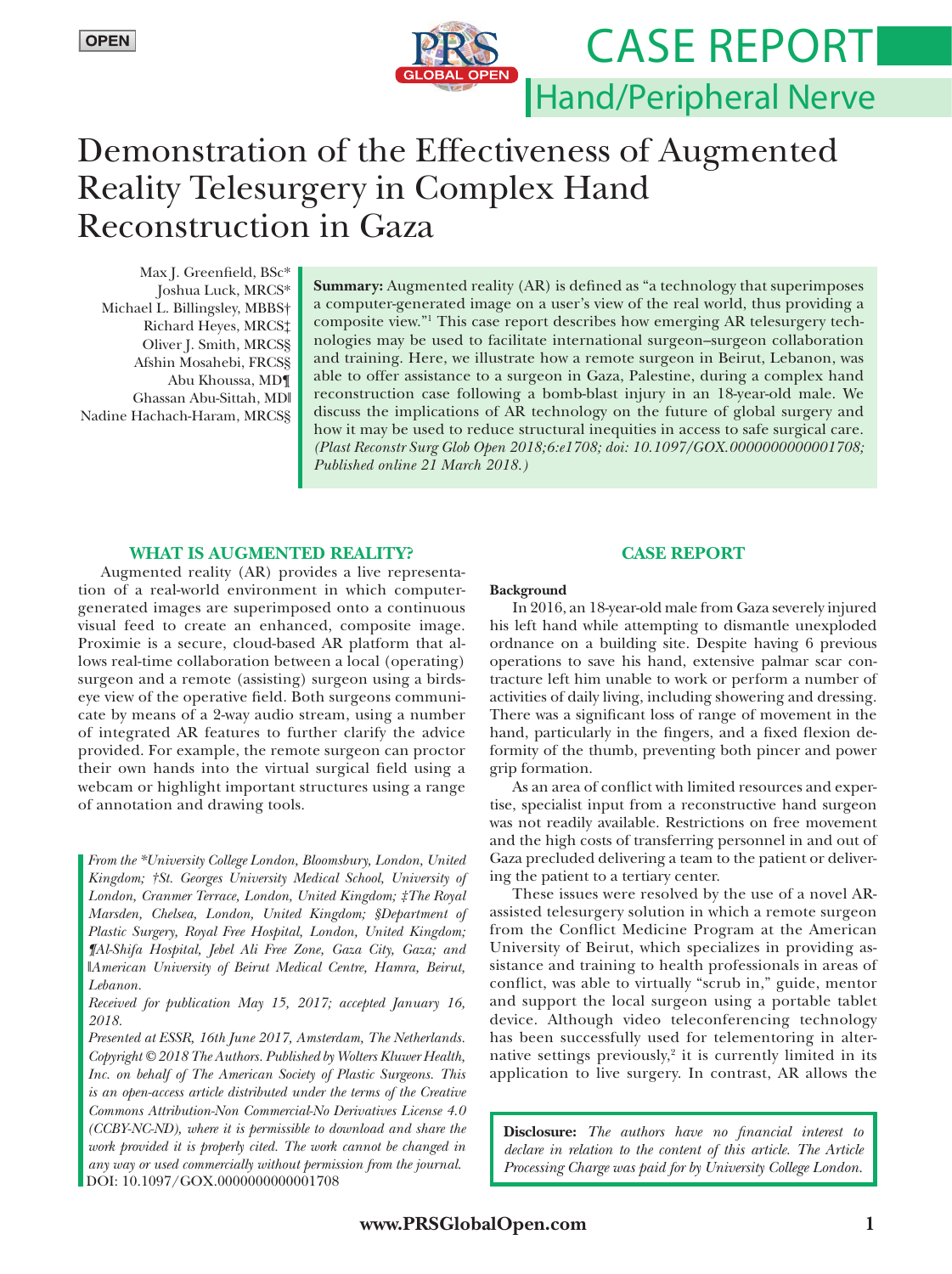

**Fig. 1.** Remote surgeon in Beirut using a webcam to proctor their hand into the virtual surgical field. Here, they are using a pen to highlight important anatomical structures for the local surgeon in Gaza.

remote surgeon to outline, in a stepwise fashion, the necessary procedural steps using a combination of hand gestures, annotations, diagrams, and clinical imaging. This is superior to simple unidirectional video or telephone communication: the AR elements allow the remote surgeon to "show" them how to carry out the procedure as opposed to "tell" them (Figs. 1, 2).

#### **Setup**

A simple camera rig was positioned above the surgical field in Gaza to give the remote surgeon in Beirut a birds-eye view of the operation. All camera types (including smartphones) are compatible with the Proximie software—in this case an action-style camera connected to a computer via USB was used. In previous test cases, fixed cameras were shown to be superior to head mounted devices, as the image remains stable and does not vary with body position or movement. This image, together with AR overlay, was streamed on a tablet visible to the operating surgeon in Gaza. Concurrent audio streaming added a further dimension to the communication be-



**Fig. 3.** Local surgeons in Gaza being guided remotely by assisting surgeon in Beirut.

tween the surgeons, promoting 2-way discussion rather than 1-way instruction.

The platform is designed to operate using Internet and satellite connectivity, although image quality is dependent on adequate connection strength and bandwidth. Proximie is compliant with all Health Insurance Portability and Accountability Act regulations<sup>3</sup> [\(http://www.proximie.com/.](http://www.proximie.com/) Accessed December 29, 2017) with secure end-to-end encryption; however, prudent information governance remains important, especially when using these AR technologies in developing countries (Fig. 3).

#### **Procedure**

The first stage of the operation involved planning the procedure and marking the hand. After examining the hand and its range of movements over a video link, the contracture was released using a Z-plasty on the median aspect of the palm with a 5-flap Y-V advancement and Z-plasty ("jumping man flap"). Meanwhile, a local flap from the left forearm was raised to cover the palmar defect and exposed median nerve. By the end of the operation, passive range of movement had significantly increased with marked improvements in finger extension and abduction.



**Fig. 2.** Augmented reality-enhanced image visible to the operating surgeon in Gaza. Note how the remote surgeon's pen is an overlaid onto the birds-eye view of the surgical field.



**Fig. 4.** Intraoperative image of the patient's hand following release of palmar contracture and forearm flap insetting.